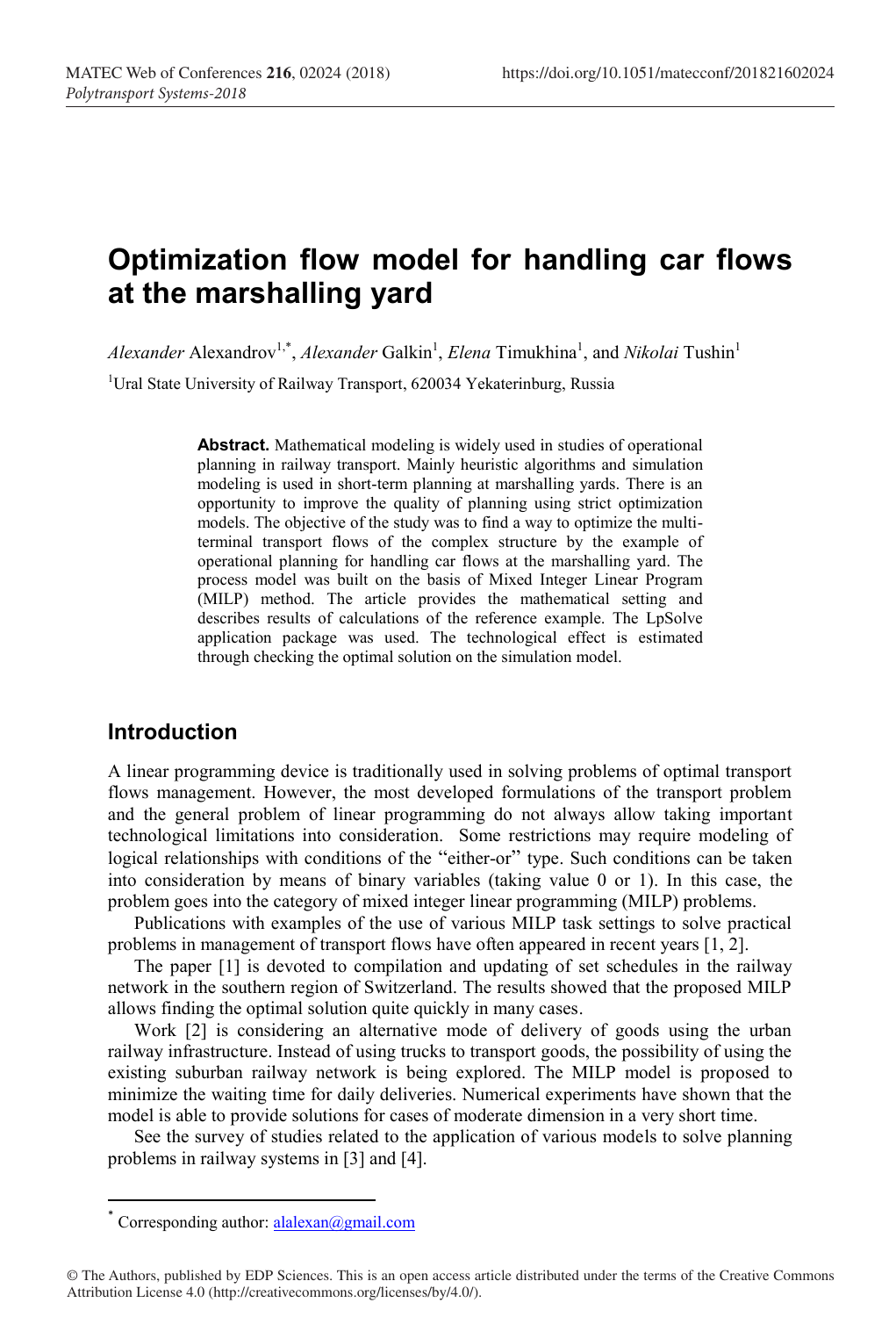Among research works of Russian authors aimed at studying the applicability of MILP to solve problems in the railway industry, a detailed study [5] shall be referred to. It is devoted to building models and methods for solving problems arising in planning of freight railway transport. Depending on the restrictions on locomotives, load-carrying capacity of sets, various algorithms for solving the problems of forming sets and traffic schedules for freight sets are proposed. The main difference from the problems of this article is the scale, i.e., a more distant planning horizon, a fundamentally larger object of management and a substantially smaller number of details of the structure and the technology of handling the transport flow at marshalling yards.

The objects of management at marshalling yards are sets and groups of cars in them. The flow of sets at the stage of breaking-up is transformed into a multitude of car flows that follow individual tracks of the marshalling yard. The transport problem of linear programming cannot adequately display such complex structure. This problem is solved by using simulation modeling [6, 7]. In this case, it is possible to take into consideration various technological limitations, but strict optimization is not available. In this case, the authors see a good opportunity for applying MILP.

The objective of the study is finding a way to optimize the multi-terminal transport flows of the complex structure by the example of operational planning for handling car flows at the marshalling yard. It is necessary to minimize the time of cars staying at the station and ensure departure of sets according to the specified schedule. The authors used the MILP to build the model. To validate the model, the data from a real marshalling yard was used, and the solution was tested on a simulation model that functions in the automated control system (ACS) of the marshalling yard. The problem formulated in the article has not been solved earlier with the use of the apparatus of mixed integer linear programming.

#### **Research methods**

It is proposed to use the method of mixed integer linear programming for building the operational planning model for handling car flows at the marshalling yard. The description of the model is built in accordance with the methodology described in [8]. At the first stage, we will define the boundaries of the system simulated and the structure of the model. A flowchart will be used for this purpose. We will select the stages of handling the sets and the car flows at the phases of preparation for breaking-up, breaking-up and accumulation as blocks of the process.

The block "Waiting for preparation for breaking-up" is intended for displaying unproductive idle time due to employment of the survey team. The number of these blocks is limited by the number of receiving tracks. The block "Preparation for breaking-up" simulates the main operation at the station receiving yard. Availability of the block "Waiting for breaking-up" block is due to the mismatch between the rhythms of the subsystem of preparation for breaking-up and the subsystem of breaking-up. The "Breaking-up" block displays the handling capacity of the sorting hump through the technological interval of the hump. The "Accumulation" block reproduces the process with the same name. The number of these blocks corresponds to the number of set destinations formed by the station.

The work of the first pair of blocks in the model is in many ways fundamentally identical to the second pair of blocks. To shorten the descriptive part and reduce the number of components of the balance equations and the objective function, we will confine ourselves to describing the functioning of three types of the last blocks. The type of the abbreviated block diagram of the process of handling car flows at the marshalling yard is shown in Figure 1.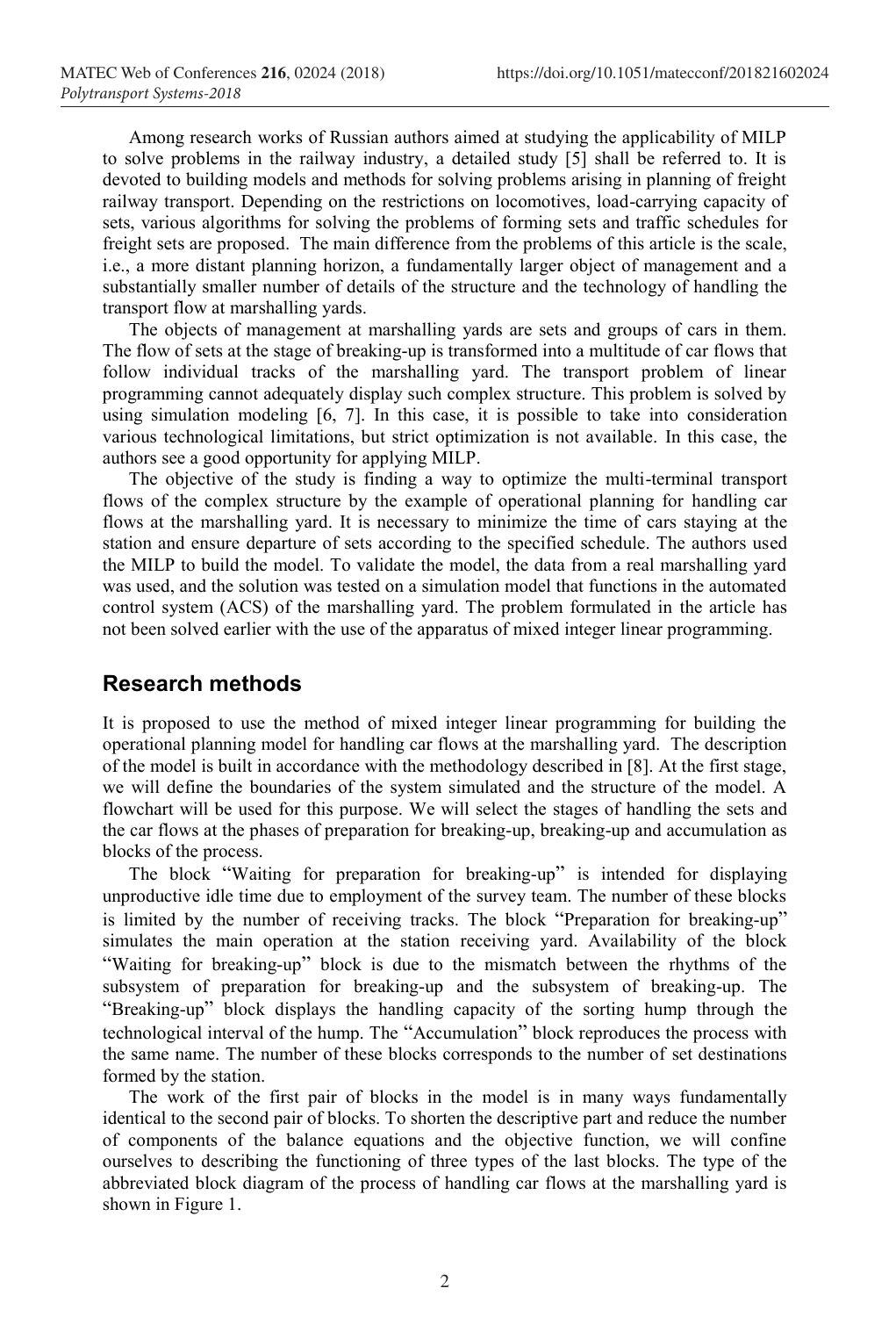This scheme is a static mapping of the model structure. Planning also involves considering the process, taking into consideration how it proceeds over time. This is implemented by increasing the dimensionality of the model in accordance with the number of clock cycles of the calculation period. The duration of the hump technological interval is used as the clock cycle. This parameter is defined as the average time spent on breaking-up of one train. The calculation period is connected with the current planning horizon of 4 hours. For example, if the hump technological interval is 15 minutes, then the calculation period is 16 cycles. The description of the principles and examples of transformation of the static network into a dynamic one can be found in [9, 10]. We will add additional index *t, T = [1, T]* corresponding to the cycle of the calculation period into the notation of flows in the scheme (Fig. 1).



Fig. 1. Block diagram of the car flow handling at the marshalling yard.

Let us list the variables that we will use when writing the objective function and constraints:

 $q_{ij}^r(t)$  – model input. The number of cars of destination *r* in the *i*-th set, which comes from the "Preparation for breaking-up" block. These values are the source data.

 $x_{ij}^r(t+1)$  is the required variable. The number of cars of destination *r* in the *i-th* set, which is included into the *j-th*block "Waiting for breaking-up" within cycle *t*;

 $u_{ij}^r(t+1)$  is the required variable. The number of cars of destination *r*, which, after breaking-up of the *i-th* set of the *j*-th block "Waiting for breaking-up" goes to block "Accumulation at  $r$ " by the cycle commencement  $(t+1)$ ;

 $x^{r}(t+1)$  is the required variable. The number of cars of destination *r*, which stayed at block "Accumulation at *r*" during cycle *t*;

 $p^{r}(t+1)$  is the model output. The number of cars of destination *r*, which leaves the system at the end of system *t*. These values are the sourse data and they are meaningfully associated with the departure of sets according to the schedule.

The flow from the model input or from the "Waiting for breaking-up" block can get into the "Breaking-up" block or be delayed in the "Waiting for breaking-up" block. This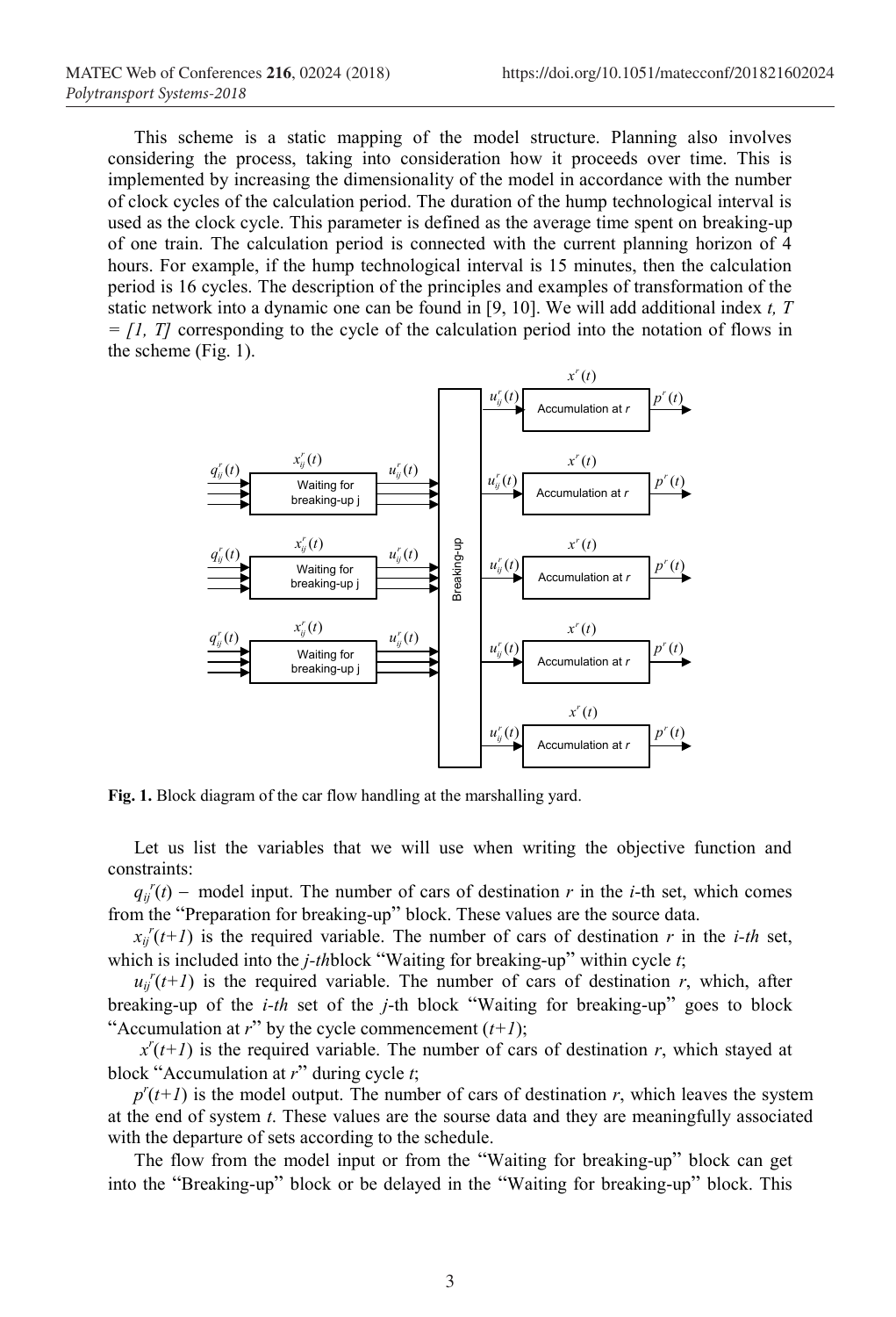circumstance shifts the problem to the category of mixed integer linear programming problems. The use of binary Boolean variables is required.

Let  $y_{ij}(t) = \{0,1\}$  determine if there is delay of the *i*-th set in the *j*-th block "Waiting for breaking-up". In this turn,  $z_{ij}(t) = \{0,1\}$  determines the result of taking the resolution of sending the *i*-th set from the *j*-the block "Waiting for breaking-up" to the "Breaking-up" block. In order to select only one of the two possible alternatives, the constraint of the following type should be used:

$$
y_{ij}(t) + z_{ij}(t) = 1
$$
 (1)

Next, let us write down constraints of the balance equations type.

$$
\Box r \mid y_{ij}(t-1) x_{ij}^{\ r}(t) + q_{ij}^{\ r}(t) - z_{ij}(t) u_{ij}^{\ r}(t+1) - y_{ij}(t) x_{ij}^{\ r}(t+1) = 0 \tag{2}
$$

$$
\Box i,j,t\mid \sum_{r=1}^R q_{ij}^r(t)=Q_{ij}, \qquad (3)
$$

where  $Q_{ij}$  is the general value of the *i*-th set on the input into the *j*-th block "Waiting for breaking-up".

The following two restrictions will ensure breaking-up with entire trains. If there are no such restrictions, car groups will arrive in blocks "Accumulation at *r*" in random order from different tracks within one clock cycle *t*, which contradicts the actual technology of breaking-up in entire trains.

$$
\Box i,j,t \mid \sum_{r=1}^{R} u_{ij}^{r}(t+I) = z_{ij}(t) Q_{ij}
$$
 (4)

$$
\Box i,j,t \mid \sum_{r=1}^{R} x_{ij}^{r}(t+I) = y_{ij}(t) Q_{ij}
$$
 (5)

The following limitation will ensure the balance of cars in blocks "Accumulation at *r*":

$$
\Box r | x'(t) - p'(t+1) + u_{ij}^r(t+1) - x'(t+1) = 0 \tag{6}
$$

Restrictions on the throughput of arcs that represent the structure of a mathematical formulation and the non-negativity of variables are standard for this kind of problem, and they will not be presented here.

The objective function is the total cost of handling the car flows in the simulated system. It must be minimized.

$$
\Omega = \sum_{i=1}^{I} \sum_{j=1}^{J} \sum_{r=1}^{R} \sum_{t=1}^{T} c_{ij}^{r} x_{ij}^{r} (t) + \sum_{i=1}^{I} \sum_{j=1}^{J} \sum_{r=1}^{R} \sum_{t=1}^{T} l_{ij}^{r} u_{ij}^{r} (t+1) + \sum_{r=1}^{R} \sum_{t=1}^{T} m^{r} x^{r} (t+1) , \qquad (7)
$$

where  $c_{ij}^r$ ,  $l_{ij}^r$ ,  $m^r$  are unit costs for one car of a certain purpose in one clock cycle at the respective handling stage. It is known that the operating costs for railway transport are proportional to the time required. In the simplest form, the listed unit costs can be taken as equal to one. Substantially, this will mean that for all sets and destinations at all stages of handling, priority is not taken into consideration. By changing these values, for example, by increasing the cost of idle time in the "Waiting for breaking-up" blocks, conditions for speedy movement of cars to the marshalling yard will be created. If this is done only for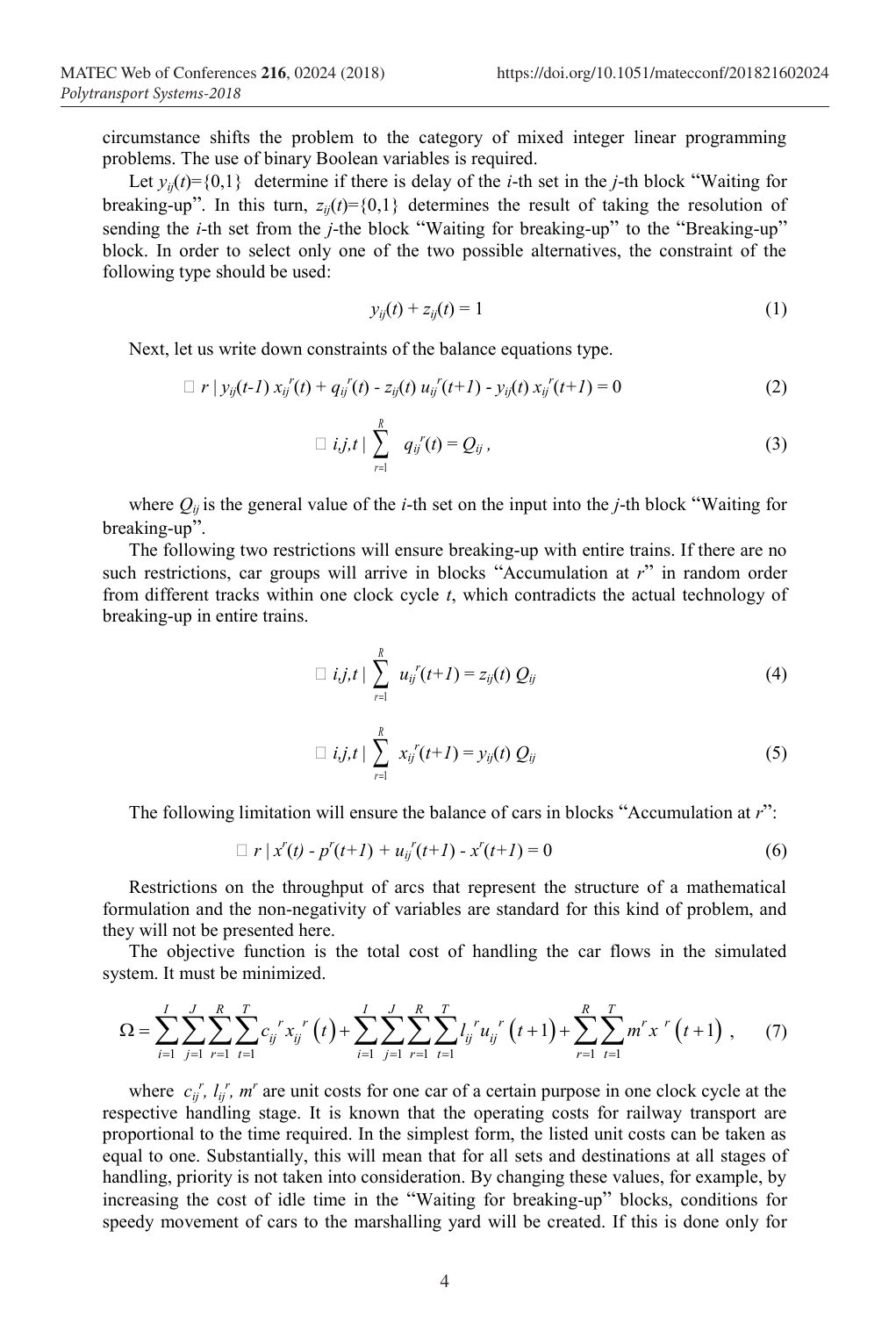individual *r* sets, they will complete the accumulation at the marshalling yard earlier than others. The order of breaking-up will be changed. Thus, the model is able to reproduce the real methods of controlling car flows handling. Methodological principles of solving mixed integer linear programming problems can be found in many sources [8, 11-13].

## **Study results**

The numerical test case was solved using the LP SOLVE software on a PC with an Intel Core I7-4790K processor. The size and structure of the model display the structure and technology of the Kamensk-Uralsky regional marshalling yard and has the following parameters: the number of variables is 841, the number of limitations is 585. The average calculation time was 386 seconds in a series of 30 calculations simulating the work of the yard for 5 days. Validation of the solution of the optimization problem was performed on the simulation model used in the automated control system by the marshalling yard [6]. Convergence of results of both types of models suggests that the optimization model behaves like a real system. The simulation model was also used to conduct experiments for simulation of planning based on the principles that guide the dispatcher in their work. The results of this simulation were used for comparison with the first series of calculations.

The technological effect, which is the basis of economic efficiency, can be assessed by improvement of such important indicator of the marshalling yard operation as the accumulation parameter. Decrease in the value of the accumulation parameter from 9.6 to 8.9 indicates that the decisions to choose the order of breaking-up of the formulations that the model proposes are more efficient.

## **Conclusion**

An important feature of the proposed MILP optimization model is that it managed to correctly display the complex structure of the transport flow and its transformation while handling at the marshalling yard. With that, the time of cars staying at the marshalling yard is minimized and scheduled departure of sets is ensured.

It is possible to use this model in the automated control system of the marshalling yard, which will increase the level of certainty of a complex transport system, improve the natural and economic performance.

When moving to the study of larger marshalling yards with more than sixteen tracks, the volume of input information and the dimension of the problem itself will be increased substantially. It will be necessary to develop algorithms for automated generation of the initial data package for the problem. It will also be necessary to pay attention to optimizing the structure of the model itself and searching for effective solution algorithms for largedimensional problems. These issues determine the direction of future research.

#### **References**

- 1. F.F. Khoshniyat, J.T. Krasemann, *17th Workshop on Algorithmic Approaches for Transportation Modelling, Optimization, and Systems (ATMOS 2017)*, 10, 1-17 (2017)
- 2. W. Behiri, O. Ozturk, S. Belmokhtar-Berraf, *6th International Conference on Information Systems, Logistics and Supply Chain*, 2, 1-8 (Bordeaux, France, June 1 – 4, 2016).
- 3. V. Cacchiani, D. Huisman, M. Kidd, L. Kroon, P. Toth, L. Veelenturf, J. Wagenaar, Transportation Research. Part B: Methodological, **63,** 15–37 (2014).